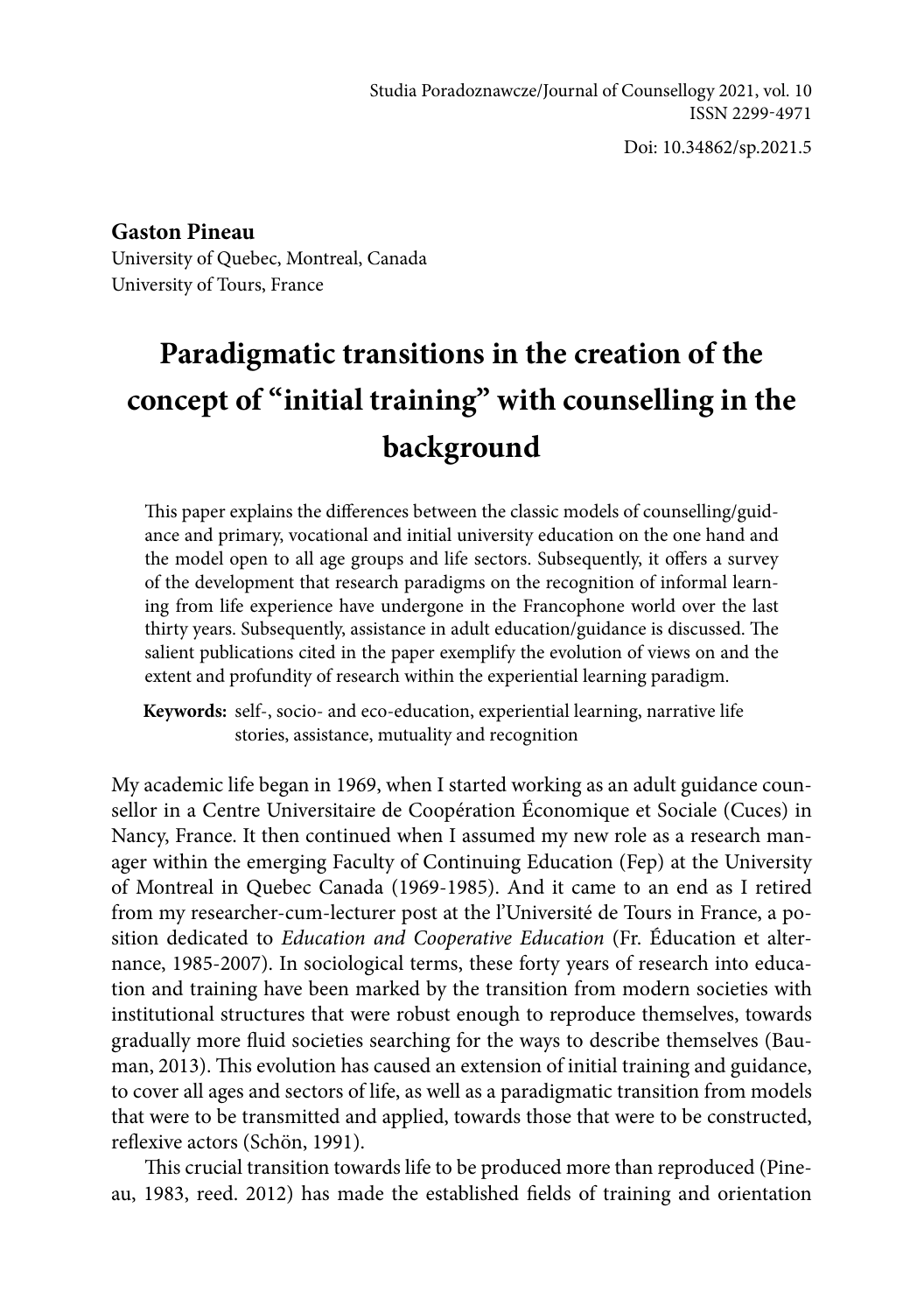intersect in my own research: how to direct the training of adults and how to direct (self) training towards an adult life? Taking these questions into account has gradually led to the inclusion within the university curricula of the life stories of adults who are to be accompanied to enable their own expression about achievements and their needs for training/direction. Joint reflection on these incipient expressions of fluid life paths in search of form and meaning, of direction just as much as of significance, has challenged structurally the practices and discourses of pre-programmed, established teaching curricula, to the point of rendering them inoperative and counterproductive.

The introduction of life histories, even if they had initially been smuggled into the scholarly world (Bourdieu, 1986), was accompanied by the emergence of mechanisms that enabled recognition of acquired experience and supporting the Life Course. Their development has created unprecedented and valuable cross disciplinary and cross-professional links between traditionally separate operations of research, action and training. Determining who is looking for what, from where, why and how is an integral part of the currently most vital questions in adult training and guidance, emerging between the discourses of adult education and guidance, and among more or less consistent paths in constant transformation. A new paradigm of bio-cognitive research-action-training seems to be in place, propelled by the pressure caused by the inclusion of life histories into training: a confused but revolutionary double inclusion of all life and of all living people, expressed in common, non-academic language (Pineau, 1985).

*The Polish Peasant in Europe and America: Monograph of an Immigrant Group* by William Thomas and Florian Znaniecki (1918) is considered to be the founding work paving the way for a more or less enthusiastic inclusion of biographical approach in the humanities and social sciences (Czerniawska and Slowik, eds. 2015). In 2018, to mark the centenary of this publication, the University of Lower Silesia in Wroclaw, in collaboration with international professional associations of in this field, organized a colloquium on the theme of *Vitalities of biographical approaches*. The theme indeed proved so vital that it required three book-size publication to report the colloquium proceedings: *Histoire de vie et recherche biographique: perspectives sociohistoriques* (Slowik, Breton, Pineau, [Eds.] 2019); *Approches (auto) biographiques et nouvelles épreuves de transition. Construire du sens avec des parcours de vie* (Slowik, Rywalski, Souza, [Eds.] 2019); *Les voies du récit: pratiques biographiques en formation, intervention et recherche* (Bernard, Tschopp, Slowik, [Eds.] 2019).

This article aims to further elaborate on the paradigmatic transition by addressing three complementary points: to explain differences between the classic disciplinary models of school, vocational and initial university orientation and training vis-a-vis the model that is open to all ages and sectors of life; to review the last thirty years of evolution of mechanisms enabling recognition of prior learning in the French-speaking world (Part 2); to examine the evolution of accompaniment in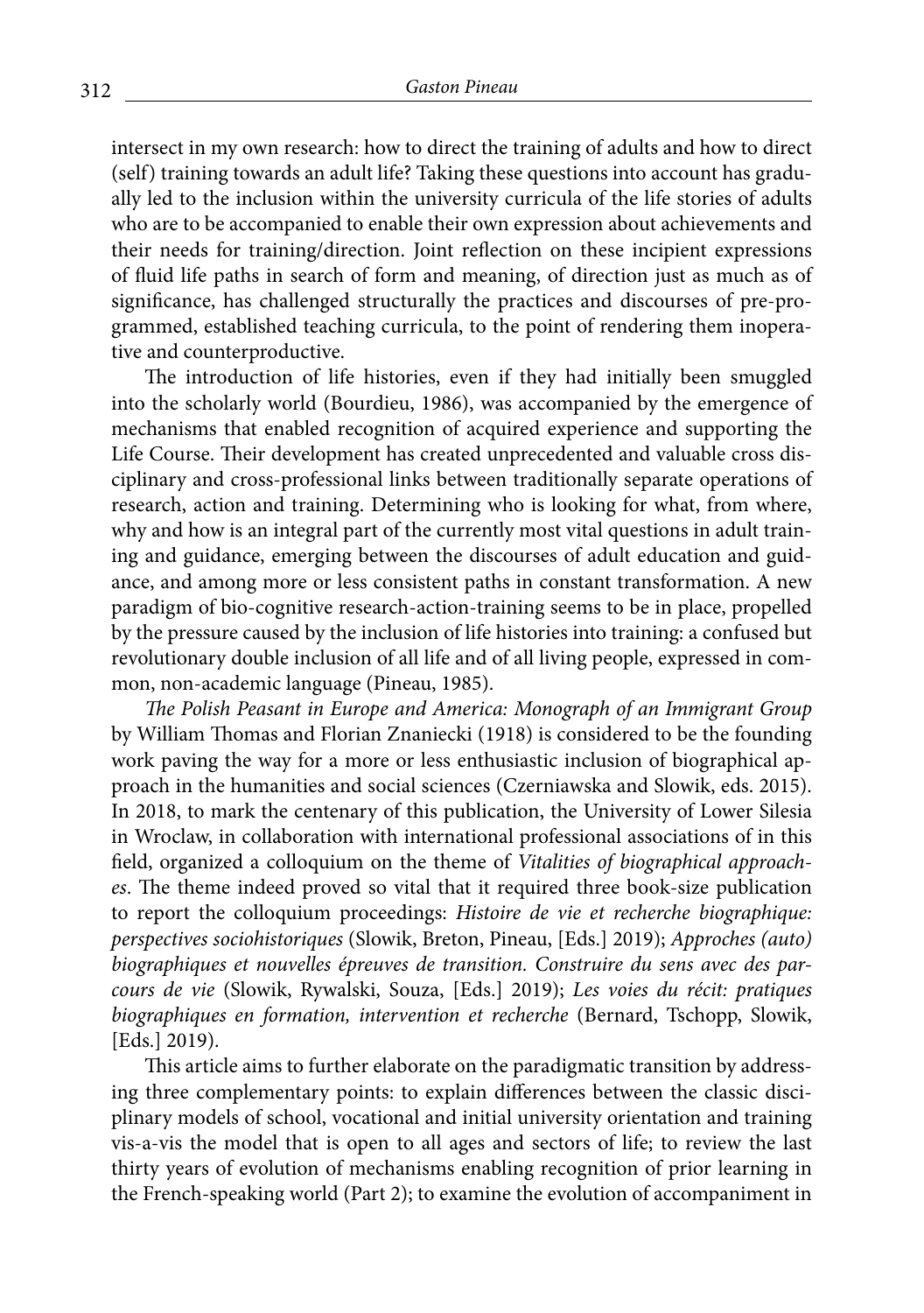the training/orientation of adults (Part 3), based on three benchmark publications in each of these sectors.

# **The transition from applied science to the reflexive turn in lifelong training/orientation: a transdisciplinary and intergenerational paradigmatic transition**

Summing up Khun's definitions (1983), by paradigm we mean a matrix structuring a set of socio-practical (who orients whom on what?), axiological and ideological (what for?), methodological and epistemological (how and according to which knowledge?) elements. Extending training and orientation to all ages and sectors of life apparently challenges all the elements of the established initial school and professional training and orientation, giving rise to a period of extraordinary, prolonged, polemical transitional research based on the premises of a new paradigm, the specific elements of which can only be outlined using a combination of the old and the new (Cf. Table 1).

| Paradigmatic elements                                         | Initial education/<br><b>Emerging lifelong</b><br>school and professional<br>learning/orientation<br>orientation               |                                                                                                                                                                    |  |
|---------------------------------------------------------------|--------------------------------------------------------------------------------------------------------------------------------|--------------------------------------------------------------------------------------------------------------------------------------------------------------------|--|
| On the basis of<br>what knowledge?<br>(epistemology)          | Well-based disciplinary<br>epistemologies                                                                                      | Emerging transdisciplinary<br>epistemologies                                                                                                                       |  |
| How (methodology)?                                            | Use of research<br>methodologies and "acting<br>for others" based on<br>subject/object, practice/<br>theory, activity/research | Interactive, dialogical and<br>reflective methodologies<br>based on biocognitive<br>transactions, in interaction<br>with oneself, community<br>and the environment |  |
| What and why? (subject/<br>object)                            | Finding a place                                                                                                                | Tracking one's own way,<br>directing one's existence.<br>Building one's own life                                                                                   |  |
| For whom is this<br>(persons responsible for<br>counselling)? | Professionals treated with<br>a priority (professions and/<br>or mission)                                                      | Above all, every subject<br>in interaction with other<br>subjects and specialists                                                                                  |  |

|  |  | Table 1. Diagram of two guidance/training paradigms |
|--|--|-----------------------------------------------------|
|  |  |                                                     |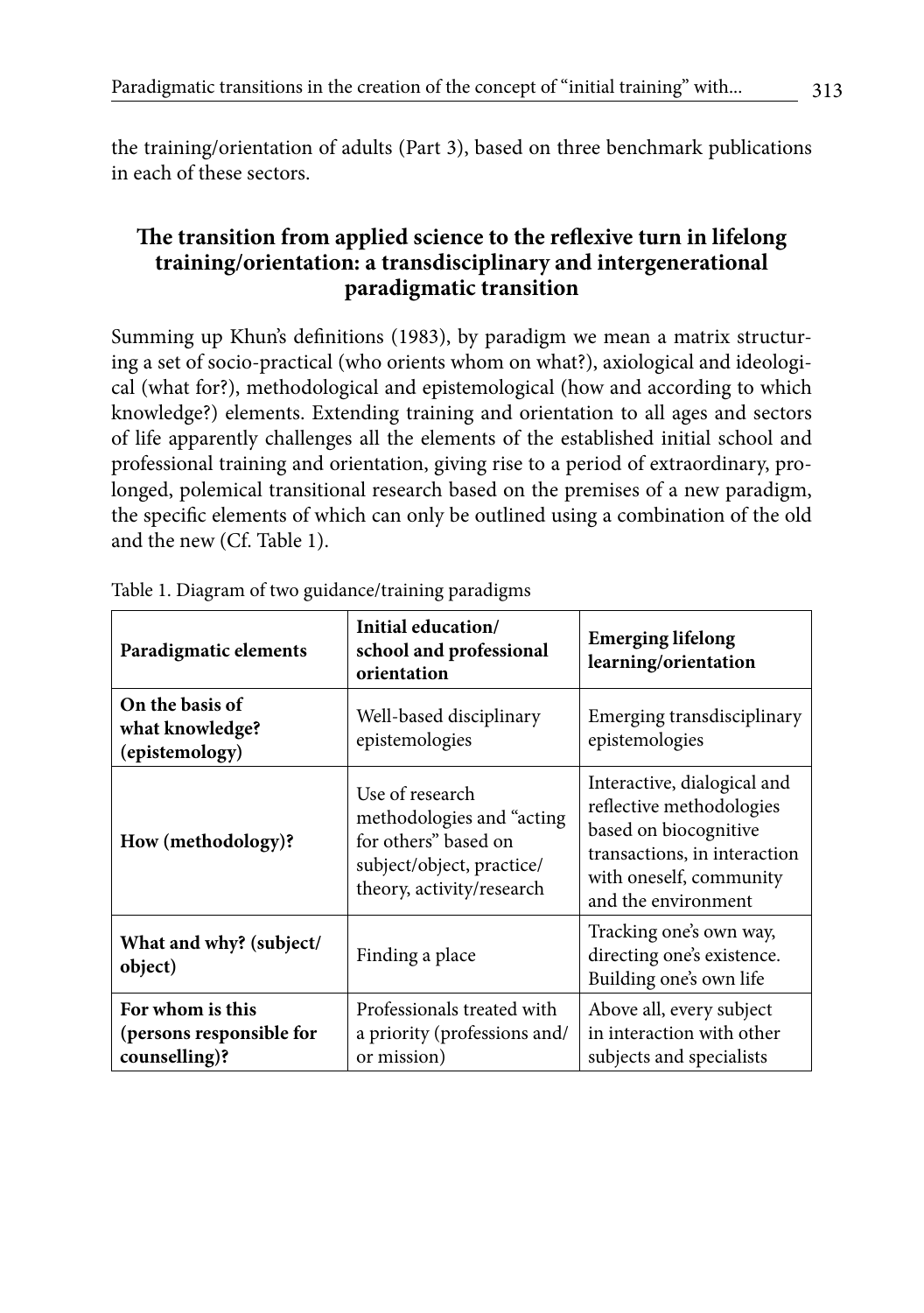## **Purpose and objective of a training/orientation co-extensive with life**

The sectors where the transition from the paradigm of applied science to conceptual (theoretical) research seems necessary include training and orientation. Extending their scope to the whole course of life makes them co-extensive with life itself. This, in turn, means that they spill over, temporally and spatially, no longer limited to the school and professional sectors, but spanning the whole existence, blurring the previously established borderlines and divisions. We need to look for new research topic or topics. But far more than a topic, it is a mobility, the vital and complex temporal movements that are to be formed, paced, piloted, driven. It is an anthropological process of construction of meaning, paths and journeys (Danvers, 2017). In the first issue of the re-designed journal *L'Orientation Scolaire et Professionnelle*, 2010, no 1, 'life designing' is presented as the  $21<sup>st</sup>$  century paradigm of guidance.

## **Primary responsibilities of the subjects**

Such extension causes synchronic and diachronic complexity that the description of all relevant competences of the subjects, including professional competences eludes all previous scientific knowledge. And yet, not all the subjects are completely disoriented. In order to live, by being actor-author of our own guidance, our selfguidance and thus of our self-formation, each and every one of us can more or less guide ourselves. Willy-nilly, extending beyond an excessively narrow institutional framework, each living subject develops experientially, learning competences, practical knowledge of self-guidance, ways of doing, of becoming, of planning subsequent days and nights of more or less happy life period. The recognition of such meaning-making in life – its point, direction and meaning – is for any subject a condition of survival and relative autonomy. The orientation/formation is an underlying factor of every living person's activity. None of us, unless we are dead, is a cultural idiot in the conduct of his or her life (Galvani, Pineau 2020).

# **Transdisciplinary epistemology**

Transdisciplinary approach accounts for these basic sources of experiential knowledge. Through and beyond the interdisciplinary approach already at work, it calls upon and for the non-disciplinary, or even undisciplined sources of knowledge. Epistemologically, this inquiry can be nourished by trends exploring complexity by following its diachronic as well as synchronic aspects (Morin, 2008)

# **Dialogical methodologies**

The emergence of a multi-faceted reflexive paradigm is predicated upon self-reflexive and interactive narrative methodologies that make explicit this often unstated knowledge forged in daily actions: diverse forms of accompaniment, practice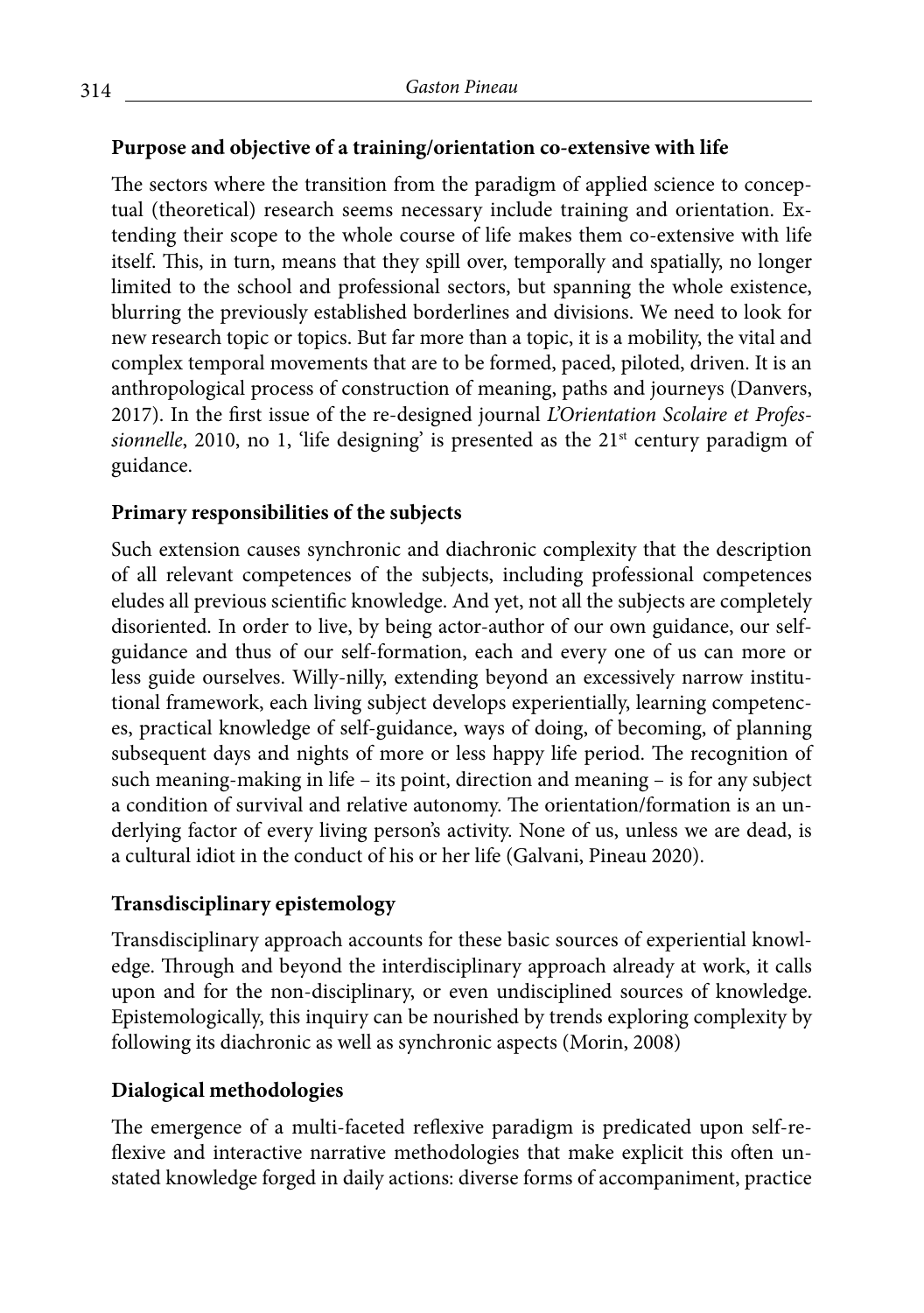analysis, personalized assessments, reflexive portfolios, interviews and biographical explanations, life stories, cross-confrontations, co-development, integrative alternation in cooperative education... (Guillaumin, Pesce, Denoyel, 2009; Breton, 2022). Pascal Galvani provides an excellent practical and theoretical assessment of these experiential research-training methodologies (Galvani, 2020).

**Conclusion:** With this double introduction of all life and all living beings to training/guidance, these vital processes cannot remain the exclusive domain of inquiry for professionals and scientists. We need to establish new power and knowledge relations, build new partnerships. These new "how" will only be achieved by unravelling the power-relations within training and guidance: through the reflexivity of subjects, the dialogic approach of professionals and scientists, the deinstitutionalization of life paths, the decoding of domain-specific influences (Pineau, 2005; 2010). In the French-speaking world, given the vitality of research into life histories, this paradigmatic transition resulted in the development of methodologies based on prior learning and accompaniment that will be reviewed in the following two sections.

#### **Recognition of prior learning**

Fluidity of life does not mean it is a long, quiet river. On the contrary, it imposes a new moving environment where, in order not to sink, but to float and to exist as an individual, one must learn to swim and to orient oneself according to movements that are, first of all, survival reflexes – this can be achieved through shaping new body-environment relations. Any individual life, however young, requires practical success achieved through acts of interactive movements within the everchanging material and social environments: at first, in the sensory-motor mode of the nascent baby, who will become autonomous only by mastering specific operations of physical mobility; then by learning and formal mastery of reflective verbal operations, which widen social interactions/transactions and build one's environment in different stages of life. With these different forms of sensory-motor, operative, formal and conceptual learning, any life course progressively builds power – the knowledge about life through a personal, incorporated, implicit experiential formation (Kolb, 1984). Experience, etymologically, means a passage: in (*ire*), through (*per*), beyond (*ex*). Any life course becomes, enactively (Varela, 2020), a treasure trove of intimate bio-cognitive achievements, negative and positive, of vital evolution/involution.

To remain formative for vital evolution, and not block it by pressure, oppression or paralyzing repression, these experiential assets must remain alive, expressing themselves by *reflexive folding* and *narrative unfolding* (Dufour, 1990; Pineau, 2000, p. 165-183). Hence the importance of life stories to express these experiential achievements, to reflect on them, to put them in sufficient form to be able to link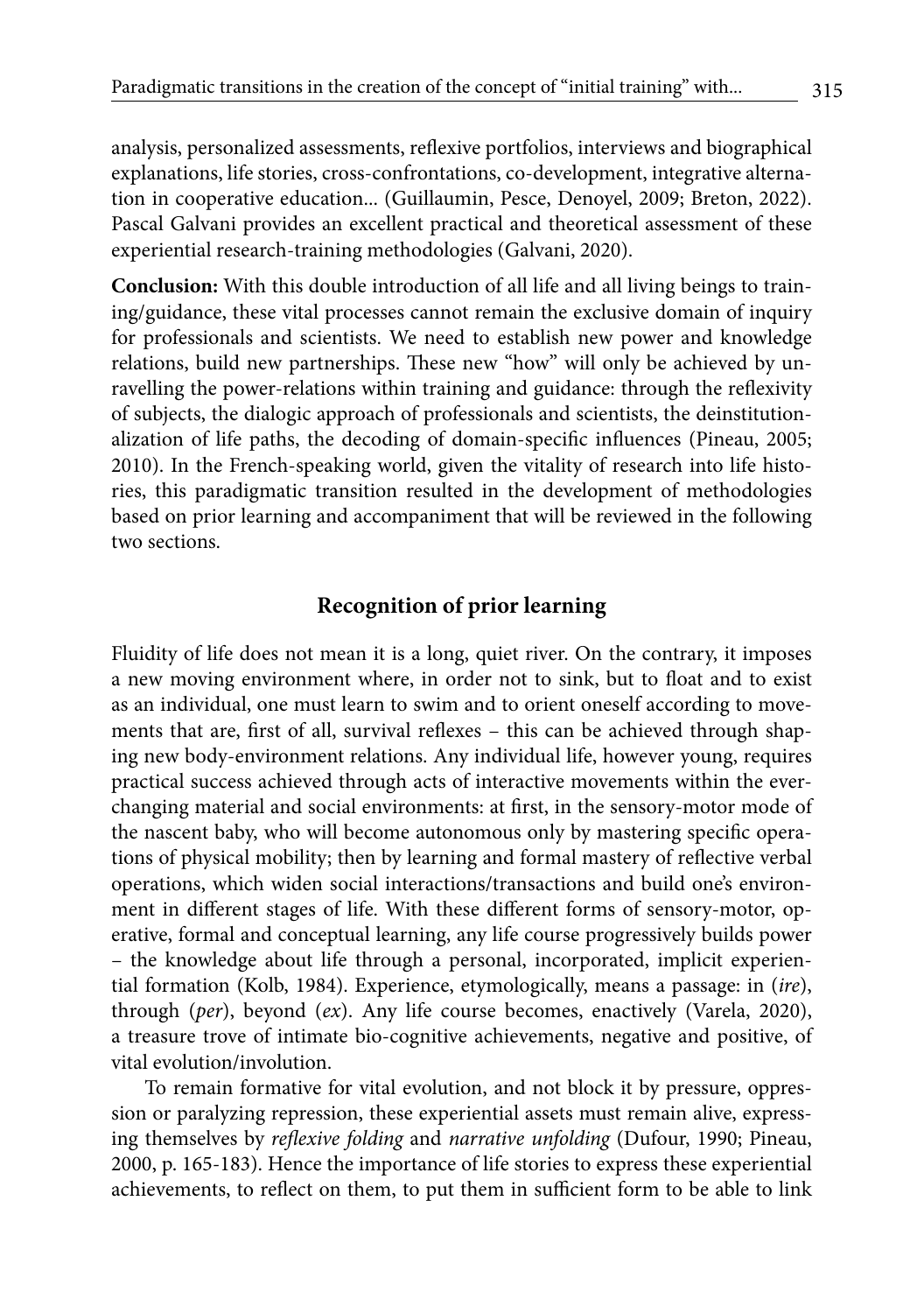them temporally, to conjugate them in the first person singular and thus to construct one's own story (Prévost, Bernard, Lago, 2021). The challenge of these life stories is to know and recognize these experiential achievements, so that they can be put into a cohesive story and not just descriptive, separate pieces. The socioinstitutional emergence of recognition of prior learning in adult training and guidance is concomitant with the recognition of life stories and experiential training.

#### *Reconnaître les acquis. Démarches d'exploration personnalisée* **(Pineau 1991)**

The recognition of prior learning is based on two simple ideas: knowledge is acquired outside of school, in life, in action, through experience, on the job...; this knowledge needs to be recognized in training or employment. The need for knowledge is such that none can be neglected. What remains to be done is to put these two simple ideas into practice, which is not an easy task. And these practices would not have raised so many debates and passions that are more or less suppressed, repressed, euphemized, if there were not a yawning chasm of ignorance underneath (Pineau, 1991, p. 11).

The excerpt above comes from the introduction to my first book, published in early 1990s, entitled *Reconnaître les acquis. Démarches d'exploration personnalisée*. It was the product of a collaboration between scholars from France and Quebec, trying to overcome the personal, social and institutional "yawning chasm of misunderstanding" into which, over the centuries, the experiential learning of the basic pathways have been plunged by the overhanging religious, political and scientific discourses, seeing them at best as informal or non-formal.

The first four parts of the book focus on the recognition of the problem itself, based on French and North American approaches and methodological practices: the training-employment passport; generic competencies; validation and training credit; the portfolio. They also encompass different social fields: the Council for Adult and Experiential Learning; the secondary and college levels; universities; businesses; emerging assessment centres; and populations in difficulty. The fifth part presents views of experts engaging in spot and global evaluation of social evolution in its post-modern aspect.

The conclusion problematizes *recognition of prior learning as a passage between the world of individuals and that of organizations*. To offer a closer epistemological view on this phase transition dynamic, it refers to Hegel's recognition of movement as a central mediator of relationships of mastery and servitude. "Enaction of the movement of recognition transforms these relations of dependence into relations of learning by the possible emancipating and empowering awareness of determinisms and interdependencies. Such awareness should be made by and for everyone. It is a real odyssey where the first moments of awareness were called the first struggles of recognition. Mastery and servitude in Hegel's *Phenomenology of Spirit* " (Jarczyk, Labarrière, 1987) (Pineau 1991, p. 220). These first struggles will become *The*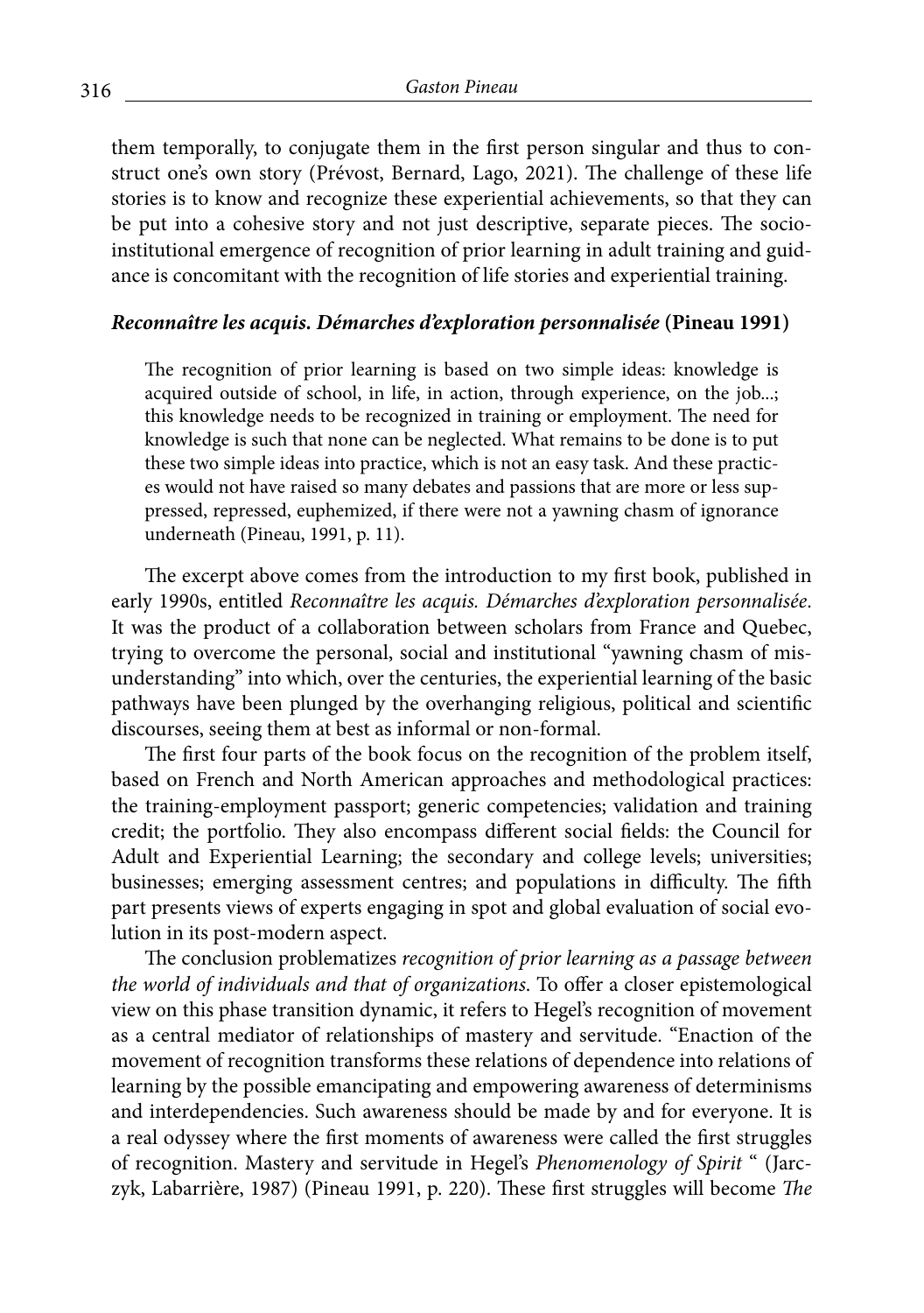*Struggle for Recognition* (Honneth, 1996. 1st ed. in German, 1992) and then *The Course of Recognition* (Ricoeur, 2005).

### *Practicing the recognition of acquired experience: issues, modalities, perspectives* **(Liétard B., Piau A., Landry P., Boutinet J.-P. Eds, 2017)**

Fifteen years later, in the context of the 4<sup>th</sup> World Forum on Lifelong Learning, the collective work *Pratiquer la reconnaissance des acquis de l'expérience: enjeux, modalités, perspectives,* shows that the recognition of prior learning is a fully-fledged educational pathway, complementary to traditional forms of training and human resource management.

The book brings together the common views of researchers and practitioners. It is organized into three main parts: theoretical and historical overview; presentation of practices along with their uses and misuses; an attempt to define the educational paradigm implemented in these practices. It is true that the "power of experience" is a recognized vector for learning, but this assertion presupposes answers to the question about the conditions necessary for an experience to become knowledge and to be self-educating. This specific question, increasingly present in professional and educational circles, constitutes the main theme of this book. The journey to the land of recognition of prior learning generates personal questioning, a determining lever for learning from one's experience and for going further in one's self-fulfilment.

Recognition of prior learning is no longer just an exceptional borderline device for formal validation of experiential learning. It is becoming centralized as a fully-fledged pathway to training. In France, the 2018 law on freedom to choose one's professional future institutes the conditions for the on-the-job training programme: *Actions de Formation en Situation de Travail* (AFEST) (Bissey, 2021). It recognizes as vital the legitimacy of experiential training on one's own and with others or the things that any life situation – and in this case – work situation, requires. In fact, it merely restores the normality of experiential regime of self- and eco-training by action/interaction/transaction in life, by life and for life, which has been building humanity since its origins. This original and universal experiential regime of training has been progressively repressed, or even denied by different powers – religious, political, professional, scientific – whose appropriation and mastery, preferably exclusive, of this formative function, in particular through writing, has quickly appeared as a major means of control and conquest of power. The law mentioned above can re-actualize and recentralize the autodidactic paths that have survived on the peripheries, as well as the self-training (Carré, Moisan, Poisson, Eds -2010), eco-training (Sauvé et al., 2017) and co-training (Heber-Suffrin, 2021) movements. For the past twenty years, these action-research-training movements have been exploring the infinite complexity of the oceans of experiential training in a rapidly evolving/involutionary planetary era, in order to recognize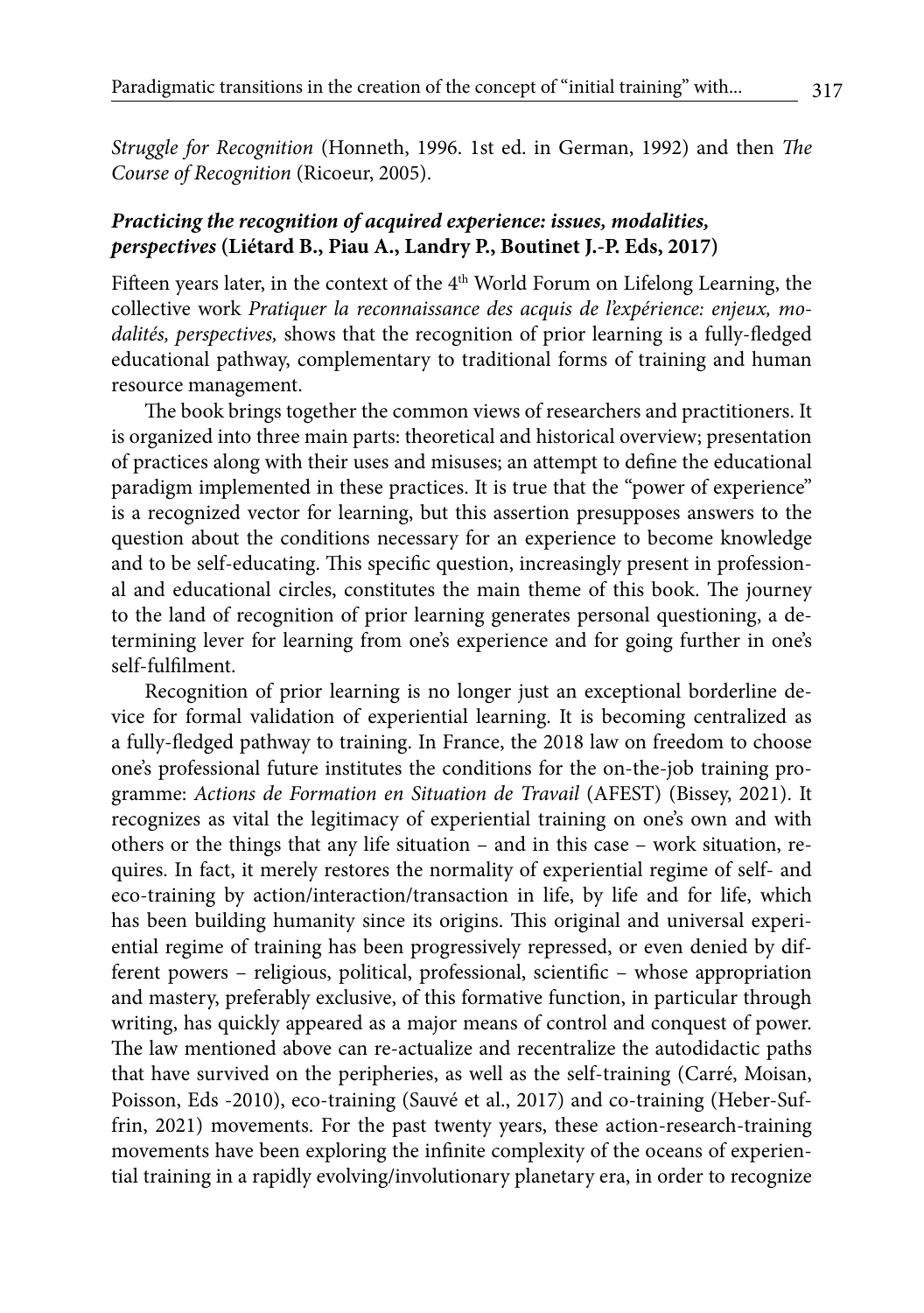the benefits it brings (Galvani, 2020). Mastering this planetary evolution/involution urgently calls for a paradigmatic revolution in training/orientation practices and theories. Epistemologies from the South are rising to counteract the global waste of lived experiences (Santos, 2016).

By referring to my insights about experiential learning, made explicit and formalized due to the long educational process, symbolized by Plato's myth of the cave, and following Jean-Jacques Rousseau's three masters of education, i.e. self, others and things, I have been gradually developing a large-scale exploratory map: training *in two times -experiential/formal- and three movements – auto, socio and ecotraining*. And it is becoming more and more important, just like GPS for navigation, in my attempts to make my life V.I.E (fr. *Valorisation Infinie de l'Existence* – the "infinite valorization of existence", Pineau, 2017, pp. 44-58).

## *Power of recognition. Path of reciprocal humanization* **(Heber-Suffrin, Cl. 2021)**

When it comes to shedding some light on the construction of V.I.E and recognition of experience as a way of LIFE, it is difficult to find a better title than: *Puissance de la reconnaissance. Chemin d'humanisation réciproque* (Heber-Suffrin, 2021). In the author's view, the power in question comes from the intersection of recognition and reciprocity. The power of recognition can only be actualized through humanizing reciprocity. And the path to such humanizing reciprocity leads through the power of recognition.

Using the intersection of these two different but complementary notions, i.e. recognition and reciprocity, Claire Heber-Suffrin actualizes and "socializes" the path opened by Hegel and pursued by Honneth: "According to Hegel, therefore, three conditions need to be fulfilled in order for recognition to bring about individual freedom. It must be reciprocal, consist in complementary self-restriction and have an expressive, i.e. generally accessible and perceptible, character." (Honneth, 2020: 126).

This actualization is not the product of a theoretical philosophical reflection. It is a vivid example of the way of VIE (LIFE) in two times and three movements. Fifty years ago, Claire Heber-Suffrin founded the *Mouvement des Réseaux d'Échange Réciproque des Savoirs* (MRERS) (Heber-Suffrin, 2004). She has also published more than twenty books to demonstrate and recognize their achievements. Her most recent publication can be seen as the masterpiece, the proven product, the achievement of peaceful experience of mutual recognition: "The alternative to the idea of struggle in the process of mutual recognition is to be sought in peaceful experiences of mutual recognition, based on symbolic mediations as exempt from the juridical as from the commercial order of exchange. The exceptional character of these experiences, far from disqualifying them, underscores their importance,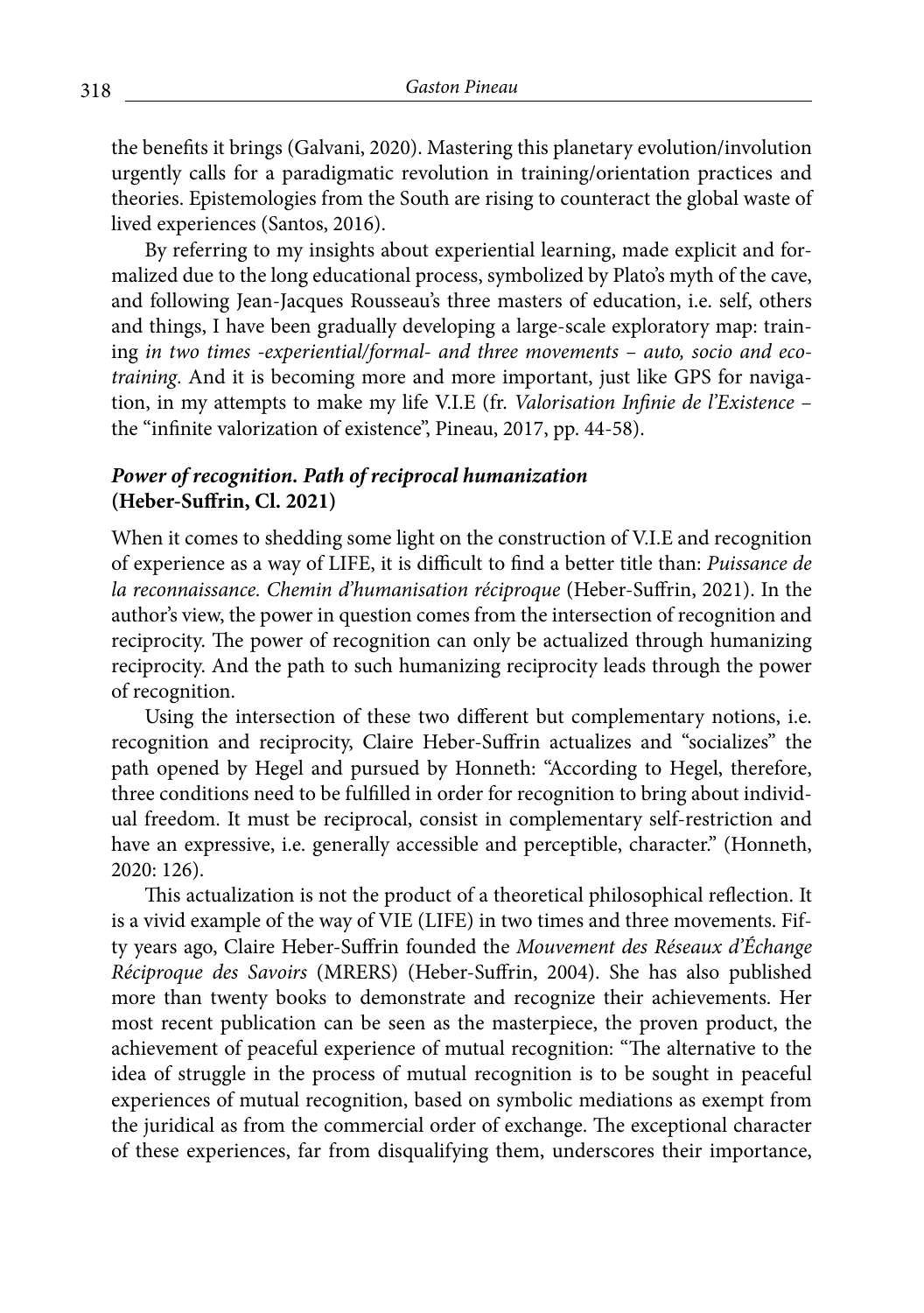and precisely in this way ensures their power to reach and affect the very heart of transactions stamped with the seal of struggle" (Ricoeur 2005, p. 219)

The exceptional nature of the experiences of co-citizen humanization that animates Heber-Suffrin makes her pass from a social dissymmetry to a reciprocal recognition, thanks to basic vital *symbolic mediations*. These symbolic mediations bring together deep, infralinguistic, transindividual energy, both unifying and universalizing, in humanizing forms. These micro- and macro-social unifications pacify and give to these co-citizen experiences a unique *force of irradiation and irrigation* that actualizes the power of this recognition, through and beyond the sociopersonal struggles of the legal and commercial order.

But identifying, naming, knowing and recognizing these pacifying experiences of mutual recognition poses a problem of almost paradigmatic cultural translation. What prevails in the enunciations is mainly the complex ternary of giving-receiving-giving back, not very well programmed into the algorithms of the managerial and commercial societies. Few people are capable of moving from an awareness of the achievements of these exceptional founding experiences, both unifying and universalizing, to a social expression sufficiently formulated for formal institutional recognition. It is necessary at the same time to be able to find or to work out a word in the first person singular and to pierce the crust of the dominant, conceptual and institutional languages. Thanks to her multiple experiences in this field, Claire Heber-Suffrin is one of those pioneers/translators, capable of both speaking and giving voice to break the silences of emission and the difficulties of reception. She is a key mediator to link these solitary experiences with advanced social expressions.

She invites the reader to an aerial and accompanied journey (Chapter 1), but also singular and cooperative (Chapter 11) to identify the dimensions (Part 1), to understand the effects (Part 2), to question the functions of recognition (Part 3), and to make it an ethical and political requirement (part 4). Each part alternates experiential narration and conceptual formalization in an integrated and illuminating way. Chapter 9 on "Path in Reciprocity" is rooted in four areas (p. 151-164):

- recognition in "cooperative classrooms";
- ◆ reciprocity and recognition in the Networks of Reciprocal Knowledge Exchange;
- ◆ the Recognition of Experience (RAE) of the Different and Competent Network;
- reciprocity and recognition in the Open Recognition Badge project.

Each part ends with a diagram that models the essential in a very pedagogical way. For example, the last one, Figure 4 entitled "Reciprocity and Recognition", models the complex relationship between reciprocity and recognition in a triangular and interactive way*:* "the dimensions of reciprocity reinforce the power of recognition. The recognition of roots, whether at the level of individuals or collectives, the power of reciprocity" (p. 168). The final chapter 12 sheds light on recognition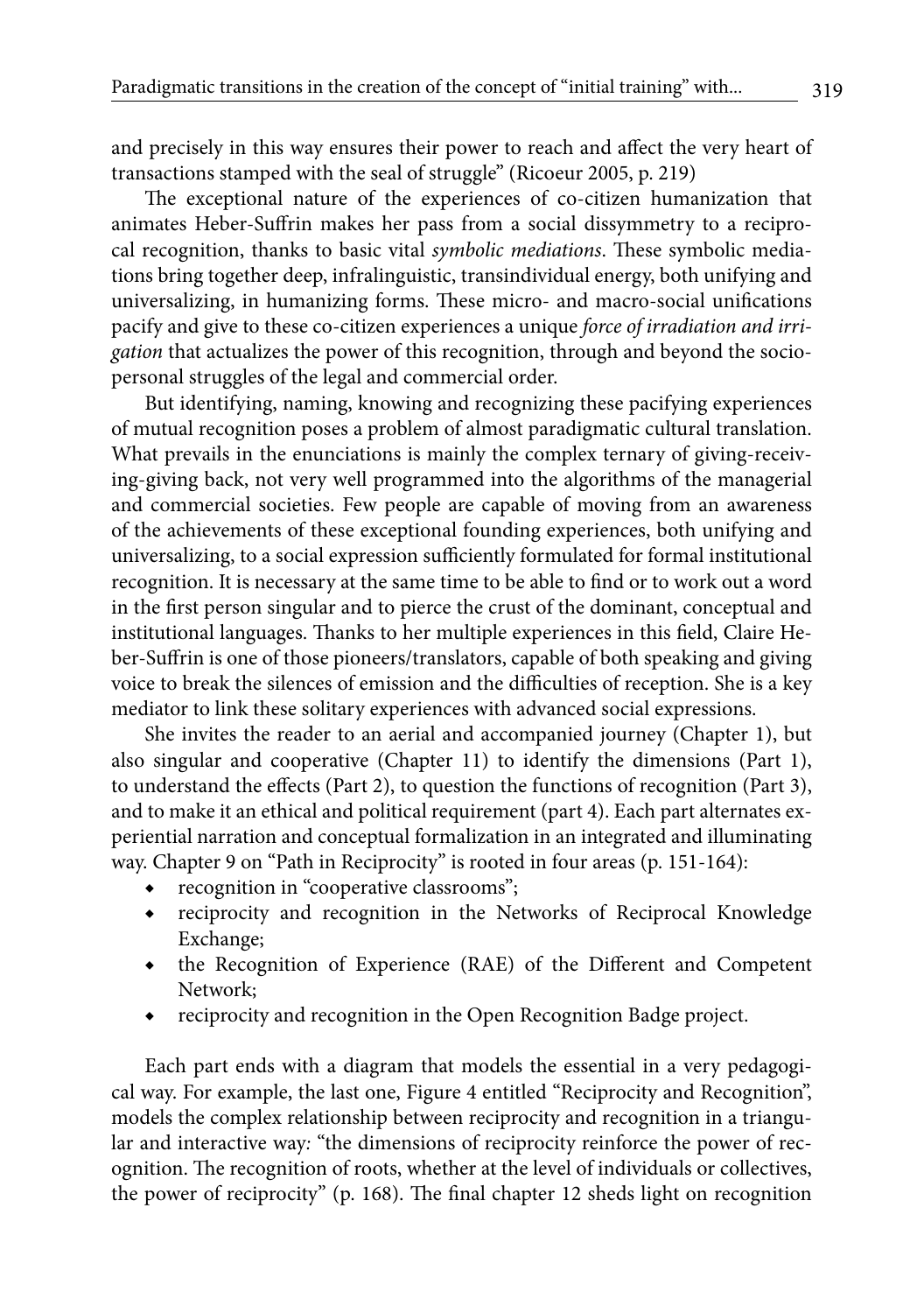as a path/movement of reciprocal humanization: "recognition, as a foundation of coeducation and coevolution; recognition, a force of common and reciprocal humanization" (p. 183-186).

But if you really don't have much time and yet want to intuit the transformative power of gratitude, I recommend the last eight pages of the letter exchanges between the narrator Cindy and Claire Heber-Suffrin (p. 187-195). They are titled and sent, but it could be a flight: "Recognition is part of the relationship as the fluttering of the butterfly's wings is part of the movement of nature and sets all nature in motion" (p. 188).

The heartbeats of Heber-Suffrin and of the people who are struggling with the recognition of already committed paths of co-citizen humanization liberate the power of spirit buried all the more deeply in the words the more they intensify meaning. These beats made me relive the "re" of recognition as a prefix that produces "two morphogenetic masterpieces of living organization: the self-production of the quality of subject and the production of another being" (Morin, 1980, p. 346). The re-cognition produces not only new knowledge and new senses but also the birth of new subjects. The redoubling of this power generated by a reciprocal recognition creates new paths of life, or of V.I.E., Valorisation Infinie de l'Existence, if we have to create acronyms to intensify meaning.

#### **Accompaniment in training/orientation**

This Infinite Valorization of Existence can only be achieved together, in relationships of cooperation, co-training, companionship and accompaniment. This function of accompaniment quickly became central. A few years after the creation of the International Association of Life Stories in Education (ASIHVIF) in 1990, a consensus was quickly established to focus a first symposium on this transversal, transdisciplinary and transprofessional function.

#### *Accompaniments and Life Stories* **(Pineau, ed., 1998).**

The book *Accompaniments and Life Stories* (Pineau, 1998) analyses, for the first time from this precise angle, a set of practices in life stories: children in care, accompaniments for writing theses, books, recognition of acquired knowledge (part 1). This analysis is enriched by a double perspective: the exercise of this function in the human sciences: psycho-sociology, maieutics, psychoanalysis, anthropology (part 2); the heritage of great spiritual traditions: Christian, Muslim, Amerindian, community (part 3). Finally, the 4th part brings to life concretely, with the contributions of the heart, the head and the legs, very contemporary forms of inter-accompaniment between peers, created by this will to work together on life, as a collective journey to accomplish and a personal work to produce.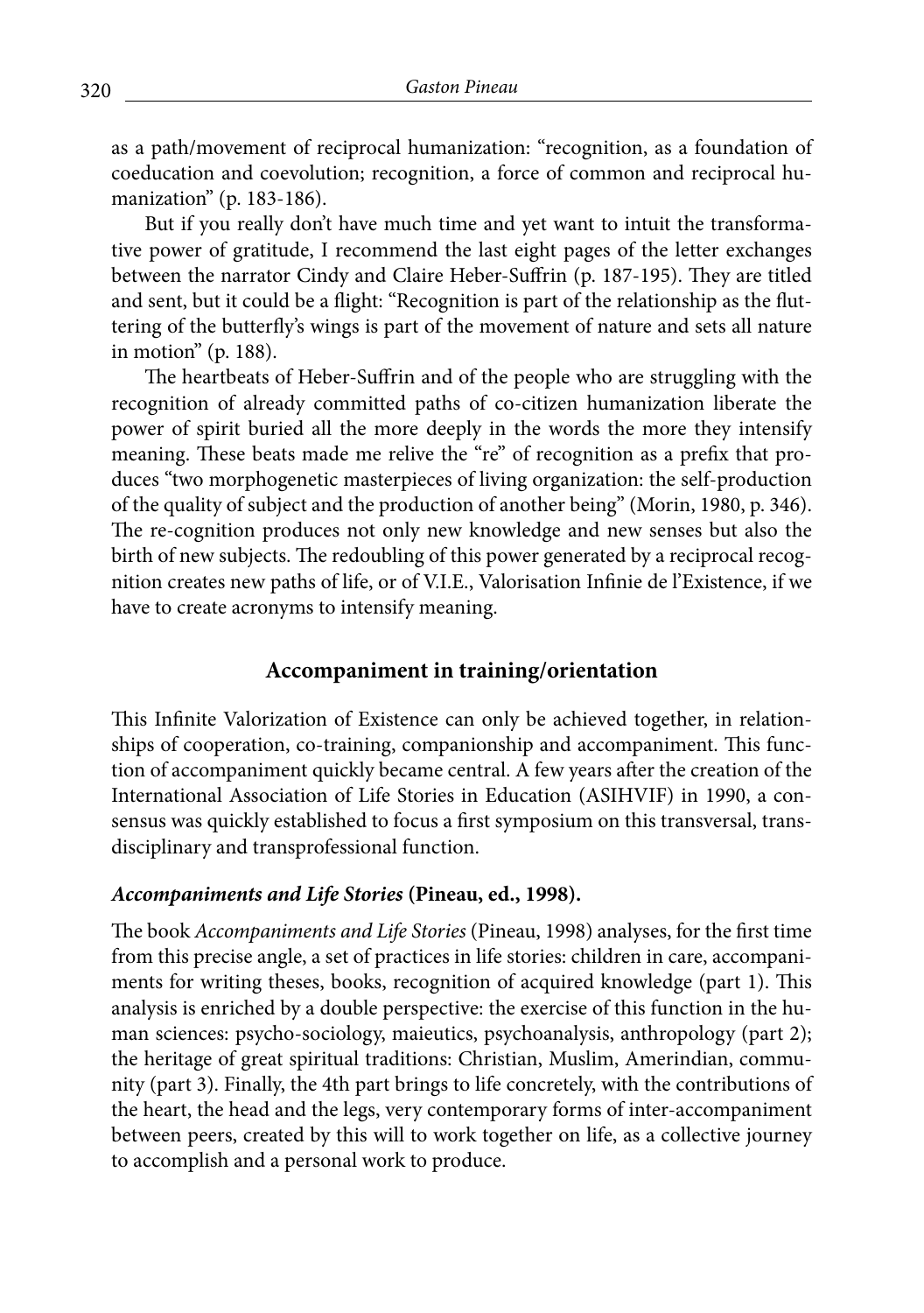The first chapter develops accompaniment as an art of solidarity movements (Pineau, 1998). It presents a matrix that situates about forty typical figures of accompaniment by crossing an axis of social status between parity and functional and hierarchical disparity, and a bio-cognitive axis that goes from inner knowledge to outer information, passing through life skills, know-how and speaking skills. For example, the figure of the guru-master is situated in the upper left-hand part, crossing inner knowledge and maximum hierarchical otherness; and that of the informant is at the right-hand side in the parity base of simple information exchange. The emerging figure-types developing the professionalization of the accompaniment function are located in a median zone of simple functional disparity to be transformed into relational parity for the formative exchange of life skills, -doing, or -saying: monitor, instructor, translator, guide, trainer, mentor, initiator, tutor, animator, mediator, facilitator, counsellor...



Table nr 2. Figures-types practitioners of accompaniment / support? bio-cognitive

Pineau, G. (2001). Les réseaux interpersonnels et la coformation [W :] Héber-Suffrin C. (red.) *Partager les savoirs. Construire le lien*, Chronique sociale, ss. 150-162 Pineau G. (1999).Autoformation et coformation [w :] Alava, S., (red.), *Autoformation et lien social,*  Éditions universitaires du sud, ss. 37-51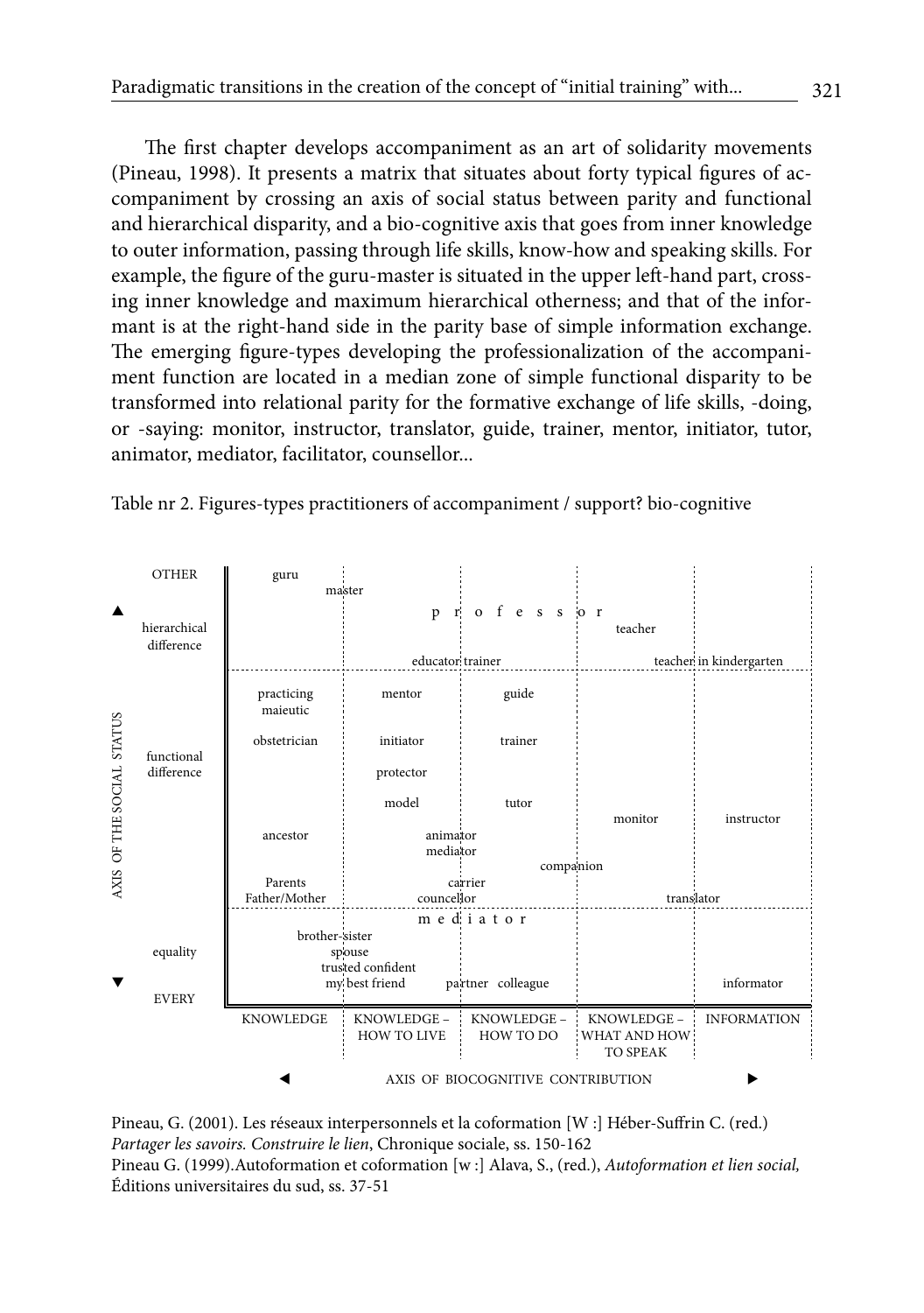The dynamic development of the socio-professionality of these figures-types led to the creation of a Diploma of Higher Specialized Studies with the Function of Accompaniment in Adult Education at the University of Tours in 1996: DESS-FAC.

It became a master degree programme in 2004. In 2021, it will be called *Ingénierie et Fonctions d'Accompagment en formation* (Master 2-IFAC). Colloquiums and books have progressively conceptualized these training-research activities in order to learn together about what has been built as a form of a training accompaniment.

## *Thinking about adult accompaniment. Ruptures, transitions, rebounds* **(Boutinet, Denoyel, Pineau, Robin, dir., 2007).**

This book is the product of a Research Group on Accompaniment (Gracc) which was set up in the early 2000s, between the University of Tours and the Catholic University of the West. In 2003, a conference on "Accompaniment and its paradoxes" mobilized more than 400 people. The book *Penser l'accompagnement adulte. Ruptures, transitions, rebonds* (2007) summarizes the main achievements in four parts:

- 1 Adult life in question with regard to accompaniment
- 2 Interactive dynamics and accompaniment
- 3 Accompaniment, between tradition and re-emergence
- 4 Forms of accompaniment

The paradoxical and vital complexity of the development of this accompaniment function gives us much to think about. Ten years later, another colloquium in Tours on "Éthique de l'accompagnement et agir coopératif" (2016) was prepared by a special issue of the journal *Éducation permanente* no 205/2015-4*: Accompagnement, réciprocité et agir coopératif*. And it was followed by two books*: Éthique et paradoxes de l'accompagnement en santé, travail social et formation* (Breton, Pesce,dir. 2019); and *Accompagnement collectif et agir coopératif*: *éducation, formation, intervention* (Pesce, Breton, dir. 2019). The social development of this function is so suggestive that in 2021, one of its main authors, Maela Paul, published *Une société d'accompagnement.*

## *A society of accompaniment. Guides, mentors, advisors, coaches: how did we get here?* **(Paul M., 2021)**

Being aware of the relativity of this somewhat emphatic and hopefully prophetic title, Maëla Paul displays it to account for the breadth and depth of this *groundswell* of call to *"self-and-co*" that results from the fluidification of overarching social structures and discourses (p. 223). This call to individual and interpersonal responsibility is not only a surface foam to veil the dilution of the principles of authority and the institutions providing meaning. The melting of these icebergs brings up, according to her, in an intertwined way, seven major processes of which she endeavours to locate the historical sources as legacies (p. 216):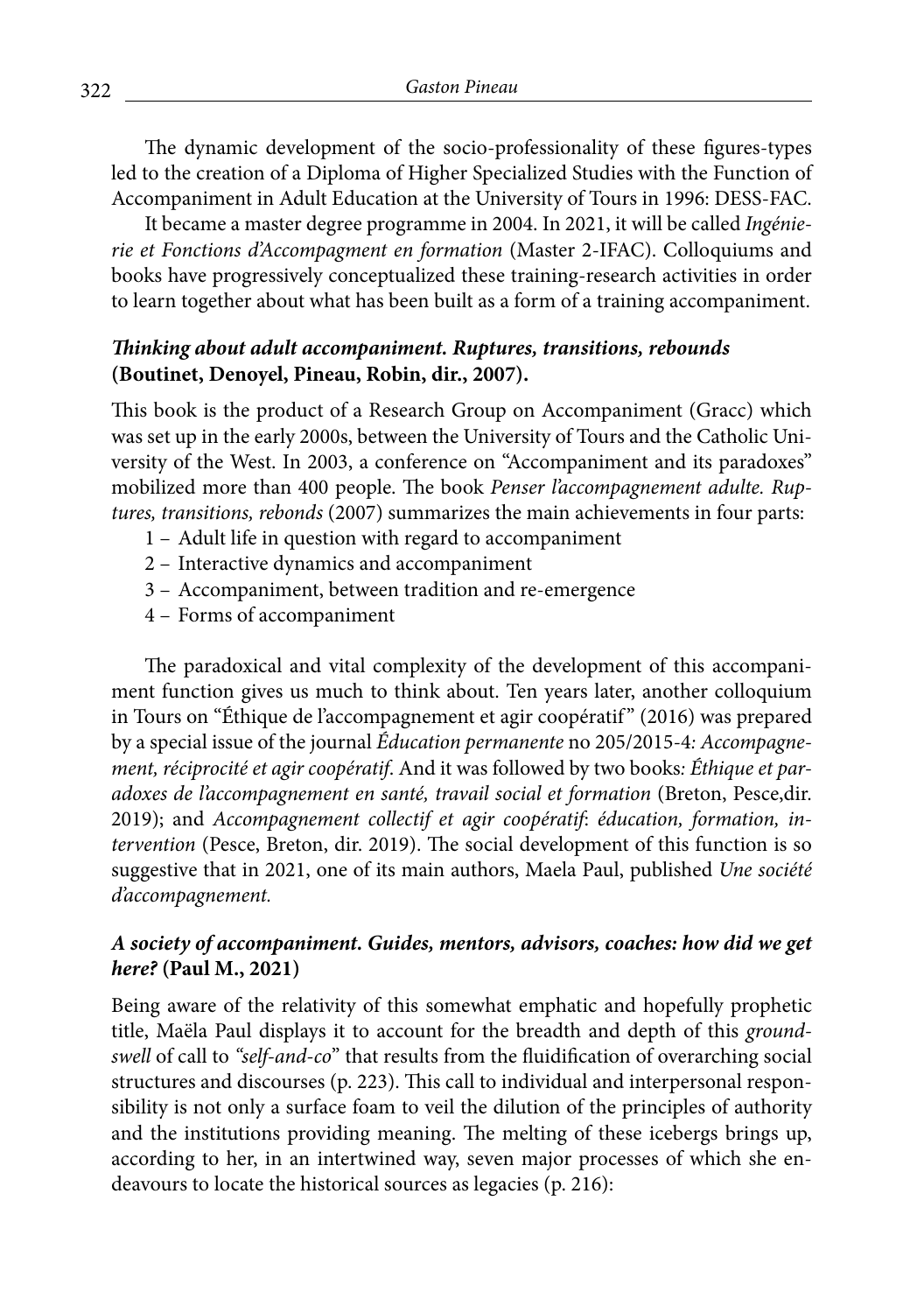- 1 modern dilution of religious references with a social secularization that can lead to the rise of disenchanted worlds to be re-enchanted;
- 2 emergence of the stirrings of the individual, with the "semantic whirls of individuality, individualism, individualization, individuation" (p. 62);
- 3 the ambivalent inheritance of the Enlightenment, which can also make the chiaroscuro of the nights of the life myopic;
- 4 passage of the law to conforming and performing norms, making accompaniment the place of all injunctions,
- 5 freedom-equality-fraternity as a motto and a project;
- 6 the construction of the subject and the self by reflexive internalization of the environments;
- 7 the narrative turn "carrying with it a mutation of the relationship to time, to one's history and to language" (p. 218).

These historical currents intermingle and form complex but promising semantic flows, to accompany the formation and the permanent navigating, at the same time singular and plural, of courses and discourses of life in order to test of the course of the ages of life. The course of life then unfolds all its concentrated polysemy: of movements to be oriented, of meanings to be found and of values to be estimated. The endowing of this course of the life with meaning occurs then via the assessment accompanying its outcome (Pineau, Le Grand, 2019, p. 59-62).

The objective of Maëla's book is to offer us a historical means of taking this whirlwind of meaning into account by immersing ourselves in it. And she accompanies us very astutely by crossing narratives and synthetic lessons as well as providing an index of the concepts and the principal authors – the whole heritage to be built in order to build the accompaniment society.

#### **Conclusion**

For more than fifty years, I accompanied adults in their university research and training to make their life a personal work at the same time as a collective journey, which has made me participate in the emergence of life stories as a movement of self and socioformative research in order to make their experiential knowledge recognized and to put them in an empowering cognitive culture. These research-training movements are still unusual because they were first smuggled into the scholarly world only in the 1980s. Since then, these modest groups, networks and associations seem to be carried by a wider movement of paradigmatic transition of reflexive actors. In the last thirty years, the full formative path of recognising experiential learning and even recognizing of society as a whole as a learning society has gradually emerged. More than constituted and instituted realities, these movements point to horizons that recede when we move forward. But they allow us to move forward.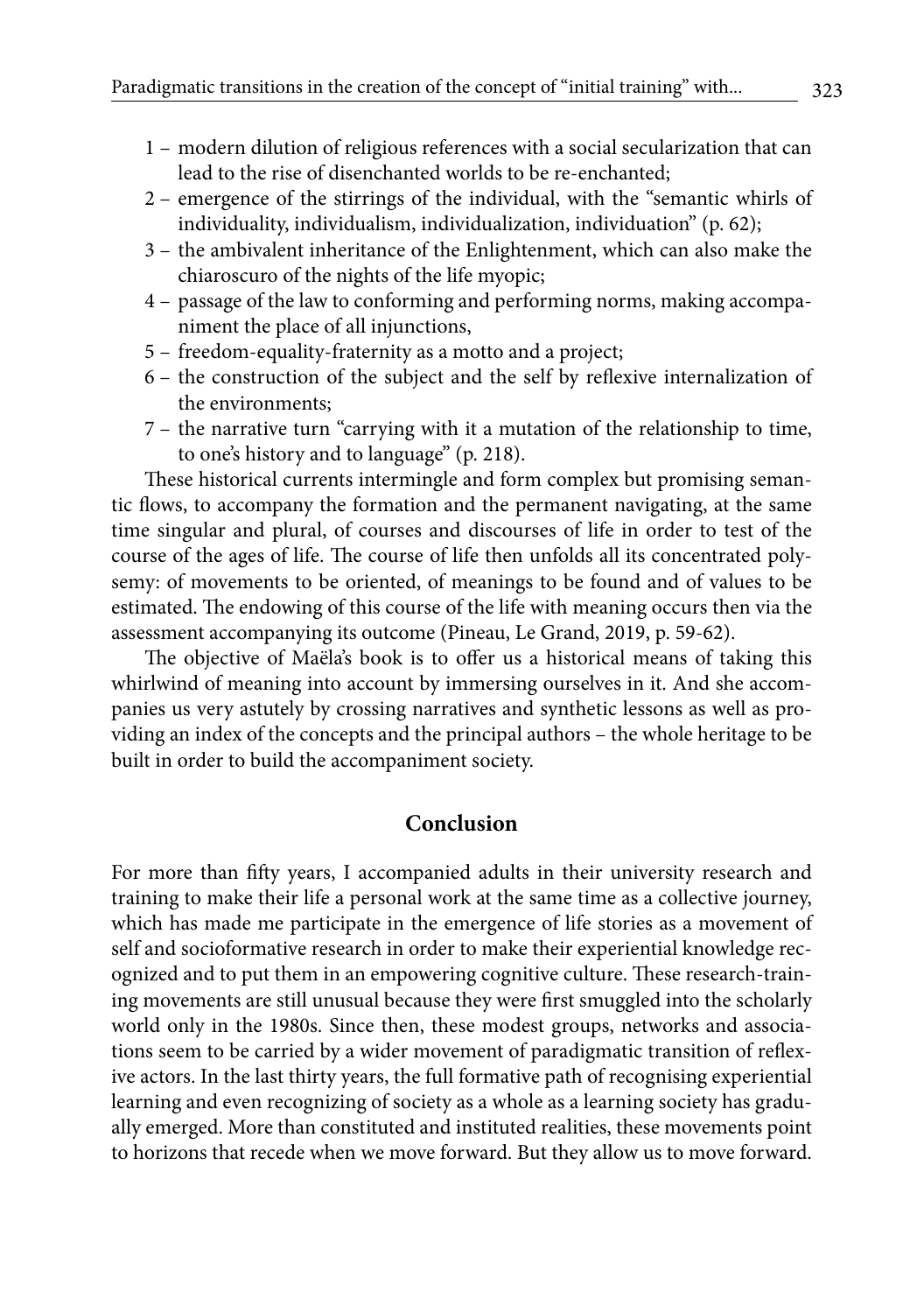I hereby acknowledge the collaboration on this article with the University of Lower Silesia and with Olga [Czerniawska] and Aneta [Słowik]. Only such international and intergenerational collaborations make these paradigmatic transitions possible and historic.

#### **References**

- Bissey C.,(2021). « Travail et formation: un accord retrouvé? » dans Éducation permanente, no227/2021-2, . *l'AFEST (Action de Formation en Situation de Travail): cadrages et débordements.* p. 83-92.
- Bauman, Z. (2013). *La vie liquide*. Fayard.
- Bernard, M.C., Tschopp G., Slowik, A. (2019). *Les voies du récit. Pratiques biographiques en formation, intervention et recherche*. Québec: Editions science et bien commun & LEL du CRIRES.
- Bourdieu P. (1986). « L'illusion biographique » dans *Actes de la recherche en sciences sociales,* no 62-63, p. 69-72.
- Boutinet J.-P., Denoyel N., Pineau G., Robin J.-Y., dir. (2007). *Penser l'accompagnement adulte. Ruptures, transitions, rebonds.* Paris: Puf.
- Breton H. (2022). *L'enquête narrative en sciences sociale.* Paris: Armand Colin.
- Breton H., Pesce S., dir. (2019). *Éthique et paradoxes de l'accompagnement en santé, travail social et formation*. Paris: Téraèdre.
- Caillé A., Lazzeri C., dir. (2009). *La reconnaissance aujourd'hui*. Paris: Cnrs.
- Carré Ph., Moisan A., Poisson D., dir. (2010). *L'autoformation. Perspectives de recherche.* Paris: PUF.
- Czerniawska O. et Slowik A., dir. (2015). *Trajets de formation et approche biographique. Perspectives française et polonaise,* Paris, l'Harmattan.
- Danvers, F. (dir.). 2017. *S'orienter dans un monde en mouvement*. L'Harmattan (Préf. de J. Aubret, postface de J.-P. Boutinet).
- Dufour, D.-R. (1990). *Les mystères de la trinité*. Paris: Gallimard.
- Galvani P., Pineau, G., (2020). *Autoformation et connaissance de soi. Une méthode de recherche-formation expérientielle*. Lyon: Chronique Sociale.
- Guillaumin C., Pesce S., Denoyel N., dir. (2009). *Pratiques réflexives en formation. Ingéniosité et ingénieries émergentes*. Paris: L'Harmattan.
- Heber-Suffrin C., (2021). *Puissance de la reconnaissance. Chemin d'humanisation réciproque.* Lyon: Chronique Sociale.
- Heber-Suffrin C., dir., (2004). *Quand l'Université et la Formation réciproque se croisent. Histoires singulières et histoire collective de formation.* Paris: L'Harmattan
- Honneth, A. *Recognition: A Chapter in the History of European Ideas*. Cambridge University Press, 2020. [Originally published in 2020 as *La reconnaissance. Histoire d'une idée européenne*. Paris: Gallimard].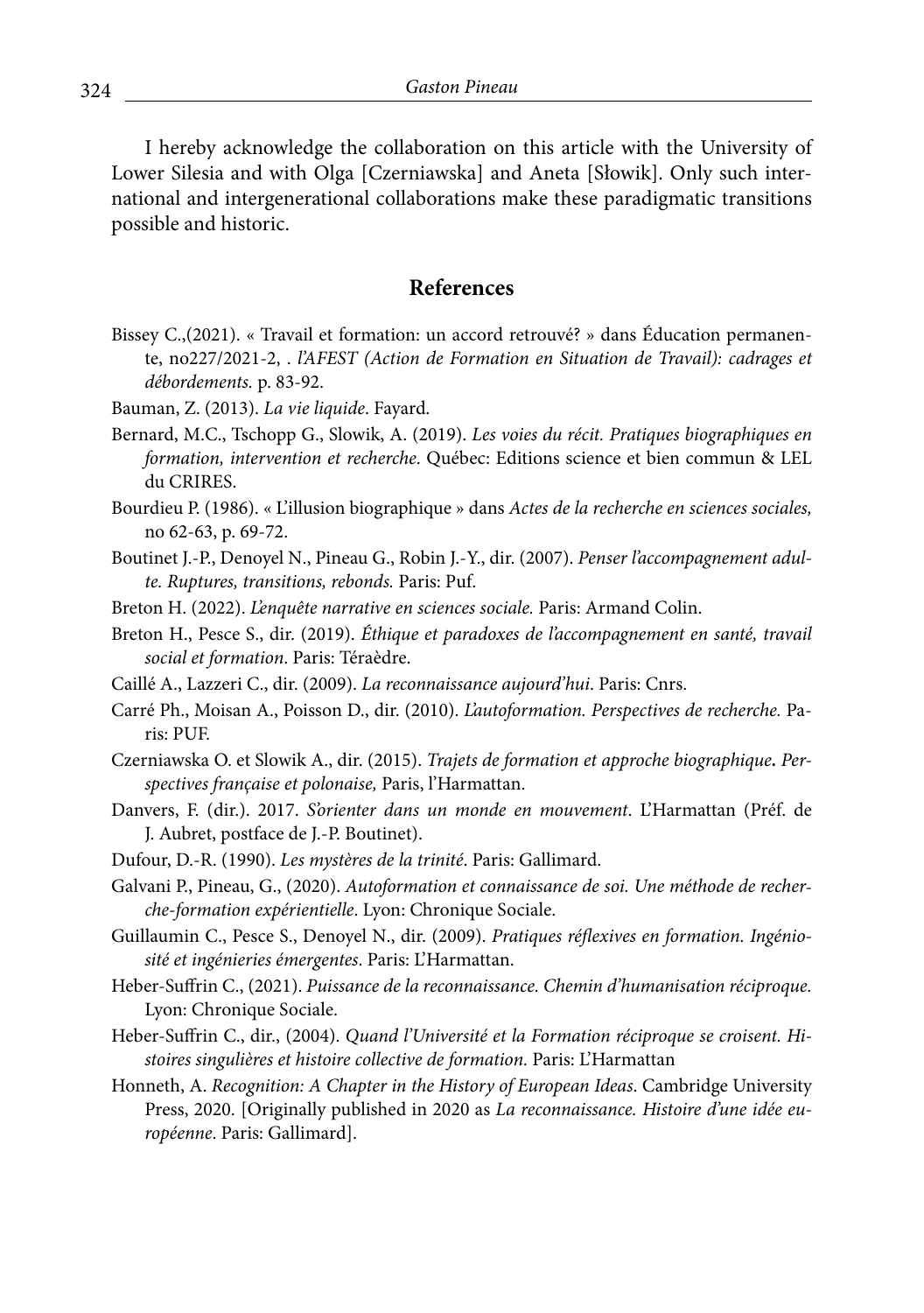- Honneth A, (2000. 1ère éd. en allemand 1992)*. La lutte pour la reconnaissance.* Paris: Cerf (Honneth, A., 1996. *The struggle for recognition: The moral grammar of social conflicts*. Translated by Joel Anderson. Mit Press.).
- Jarczyk G., Labarrière P.-J., (1987). *Les premiers combats de la reconnaissance. Maîtrise et servitude dans la phénoménologie de l'esprit de Hegel*. Paris: Aubier.
- Khun T.S., (1983.1ère éd. en anglais 1962). *La structure des révolutions scientifiques*. Paris: Flammarion.
- Kolb D. (1984). *Experiential learning. Experience as the source of learning and development*. Englewood Cliffs, NJ. Prentice-hall.
- Liétard B.,Piau A.,Landry P., Boutinet J.-P. dir.(2017).*Pratiquer la reconnaissance des acquis de l'expérience: enjeux, modalités, perspectives.* Lyon: Chronique Sociale.
- Morin, E. (2008). *La Méthode*. Paris: Seuil.
- Morin E. (1980). *La Méthode*. 2-*la vie de la vie.* Paris: Seuil.
- Paul M.,(2021). *Une société d'accompagnement. Guides, mentors, conseillers, coaches: comment en est-on arrivé là*? Dijon: Raison et passions.
- Pesce S., Breton H., dir., (2019). *Accompagnement collectif et agir coopératif: éducation, formation, intervention.* Paris: Téraèdre.
- Pineau, G., (1985). *L'autoformation dans le cours de la vie: entre l'hétéro et l'écoformation Éducation permanente.*
- Pineau G., Le Grand J.-L., (2019). *Les histoires de vie.* Paris: Puf.
- Pineau G., 2017. « La reconnaissance des acquis d'une formation permanente en deux temps, trois mouvements ». Dans Liétard, Piau, Landry, Boutinet, op.cit. p. 44-59.
- Pineau G. et Marie-Michèle, (2012, 1ère éd. 1983). *Produire sa vie: autoformation et autobiographie*. Paris: Téraèdre.
- Pineau G.(2010). « L'orientation tout au long de la vie: une révolution paradigmatique à opérer ». Préface à *Transformations. Recherches en éducation des adultes. L'orientation une problématique renouvelée*. 2010. No3 p. 5-12.
- Pineau G. (2005). « La vie à orienter. Quelle histoire!? » dans *L'orientation scolaire et professionnelle* 2005, 34.no1.
- Pineau G. (2000). *Temporalités en formation. Vers de nouveaux synchroniseurs*. Paris: Anthropos.
- Pineau G. dir., (1998). *Accompagnements et histoires de vie*. Paris: L'Harmattan.
- Pineau G. (1991).Préface du Délégué Général du Québec en France [in:] Pineau G., Liétard B., Chaput M. (dir.) *Reconnaître les acquis. Démarches d'exploration personnalisée,* Paris. L'Harmattan.
- Prévost H.,Bernard M.-Cl., Lago D., dir. (2021). *Histoires de vie et récits en formation.*Lyon: Chronique Sociale.
- Ricoeur P., (2005). *The Course of Recognition.* Translated by David Pellauer, Vol. 2. Institute for Human Sciences Vienna Lecture Series [Originally published in 2004 as: *Parcours de reconnaissance*. Paris: Stock].
- Sauvé L., Orellana I., Villemagne C., Bader B., dir. (2017). *Éducation/Environnement/Écocitoyenneté. Repères contemporains*. Montréal: Presses de l'Université du Québec.